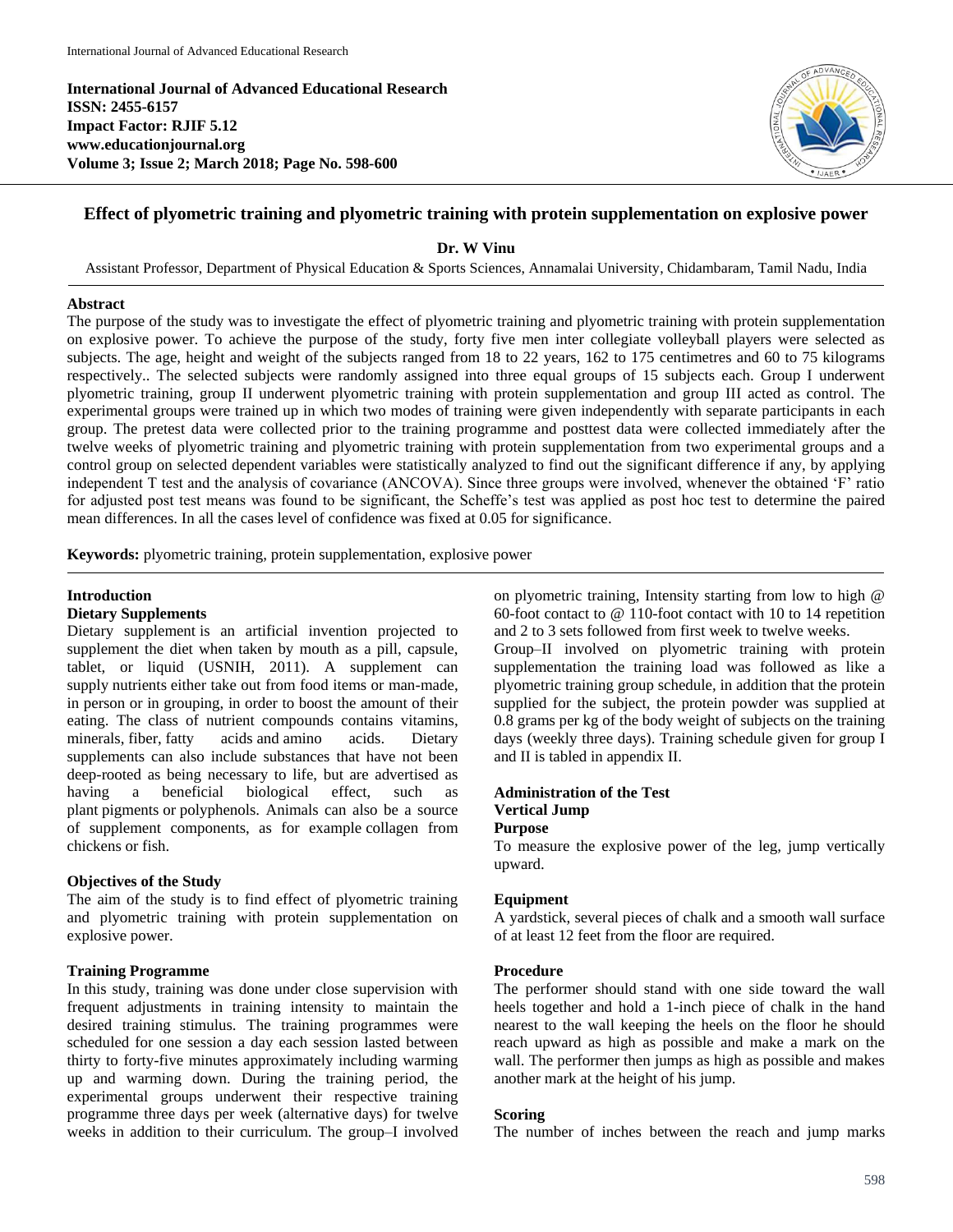measured to the nearest half inch is the score. Three to five trails are allowed and the best trail is recorded as the score.

## **Collection of the Data**

The data were collected for explosive power. The pretest data were collected prior to the training programme and posttest data were collected immediately after the twelve weeks of plyometric training and plyometric training with protein supplementation from two experimental groups and a control group.

#### **Experimental Design and Statistical Technique**

The experimental design in this study was random group design involving 45 subjects, who were divided at random in to three group of fifteen each. All the three groups selected from the same population. No effort was made to equate the groups prior to the commencement of the experimental treatment. The pretest means of the selected dependent variable was used as a covariate. In order to nullify the initial differences, the data collected from the four groups prior to

and post experimentation on selected dependent variables were statistically analysed to find out the significant difference if any, by applying independent T test and the analysis of covariance (ANCOVA). Since three groups were involved, whenever the obtained 'F' ratio for adjusted post test means was found to be significant, the Scheffe's test was applied as post hoc test to determine the paired mean differences. In all the cases level of confidence was fixed at 0.05 for significance.

| S. No. | <b>Variables</b> |                                    | <b>Criterion Measures</b> Unit of Measurement |
|--------|------------------|------------------------------------|-----------------------------------------------|
|        |                  | Explosive Power Vertical Jump Test | In centimetres                                |

**Table 2:** Intra Class Co-Efficient Of Correlation on Selected Dependent Variable

| S. No. | <b>Criterion Variables</b> | $\mathbf{R}$<br>Value |
|--------|----------------------------|-----------------------|
|        | <b>Explosive Power</b>     | *98 ∂،                |

The pre and post test data collected from the experimental and control groups on explosive power were statistically analysed by ANCOVA and the results are presented in table- 3

**Table 3:** Analysis of Covariance on Explosive Power of Experimental and Control Groups

|                             | <b>Plyometric</b> | <b>Plyometric Training with Protein</b> | Control | <b>SOV</b> | Sum of         | df | <b>Mean</b> | $\epsilon_{\rm F}$ |
|-----------------------------|-------------------|-----------------------------------------|---------|------------|----------------|----|-------------|--------------------|
|                             | Training          | <b>Supplements</b>                      | Group   |            | <b>Squares</b> |    | squares     | ratio              |
| Pre test Mean<br>SD.        | 37.26             | 37.40                                   | 37.53   | B          | 0.53           | ∼  | 0.26        | 0.25               |
|                             | 1.03              | 0.98                                    | 1.06    | W          | 44.26          | 42 | 1.05        |                    |
| Post test Mean<br><b>SD</b> | 41.60             | 42.60                                   | 37.46   | B          | 222.17         |    | 111.08      | $62.26*$           |
|                             | 0.98              | 1.80                                    | 1.06    | W          | 74.93          | 42 | 1.78        |                    |
| Adjusted Post test          | 41.66             | 42.60                                   | 37.40   | B          | 228.62         | ◠  | 114.31      | 72.42*             |
| Mean                        |                   |                                         |         | W          | 64.71          | 41 | 1.57        |                    |

(The required table value for significance at 0.05 level of confidence with degrees of freedom 2 and 42 is 3.23 and degree of freedom 2 and 41 is 3.23) \*Significant at .05 level of confidence

Table 3 shows that the pre-test means and standard deviation on explosive power of plyometric training, plyometric training with protein supplementation groups and control group are  $37.23 \pm 1.03$ ,  $37.40 \pm 0.98$  and  $37.53 \pm 1.06$  respectively. The obtained 'F' ratio value of 0.25 for pre test means on explosive power of plyometric training, plyometric training with protein supplementation groups and control group were less than the required table value of 3.23 for the degrees of freedom 2 and 42 at 0.05 level of confidence. It reveals that there is statistically insignificant difference among the plyometric training, plyometric training with protein supplementation groups and control group during pre test period. It inferred that the random assignment of the subjects for the three groups is successful.

The post test means and standard deviation on explosive power of plyometric training, plyometric training with protein supplementation groups and control group are  $41.60 + 0.98$ ,  $42.60 + 1.80$  and  $37.46 + 1.06$  respectively. The obtained 'F' ratio value of 62.26 for post test means on explosive power of plyometric training, plyometric training with protein supplementation groups and control group were higher than the required table value of 3.23 for the degrees of freedom 2 and 42 at 0.05 level of confidence.

The adjusted post test means on explosive power of plyometric training, plyometric training with protein

supplementation groups and control groups are 41.66, 42.60 and 37.40 respectively. The obtained 'F' ratio value of 72.42 on explosive power were greater than the required table value of 3.23 for the degrees of freedom 2 and 42 at 0.05 level of confidence. It is observed from this finding that significant differences exist among the adjusted post test means of experimental and control groups on explosive power.

Since, the adjusted post test 'F' ratio value is found to be significant the Scheffe's test is applied as post hoc test to determine the paired mean differences, and it is presented in table 4.

**Table 4:** Scheffe's Test for the Difference between the Adjusted Post Test Paired Means of Explosive Power

| <b>Adjusted Post Test Means</b>        |                                                  |                  |             |  |
|----------------------------------------|--------------------------------------------------|------------------|-------------|--|
| <b>Plyometric</b><br><b>Plyometric</b> |                                                  | Control DM CI    |             |  |
| <b>Training</b>                        | <b>Training with Protein Supplements   Group</b> |                  |             |  |
| 41.66                                  | 42.60                                            |                  | $0.94*0.76$ |  |
| 41.66                                  |                                                  | 37.40 4.26* 0.76 |             |  |
|                                        | 42.60                                            | 37.40 5.20* 0.76 |             |  |

**\***significant

Table 4. shows the Scheffe's test results that there are significant differences between the adjusted post tests means of plyometric training and plyometric training with protein